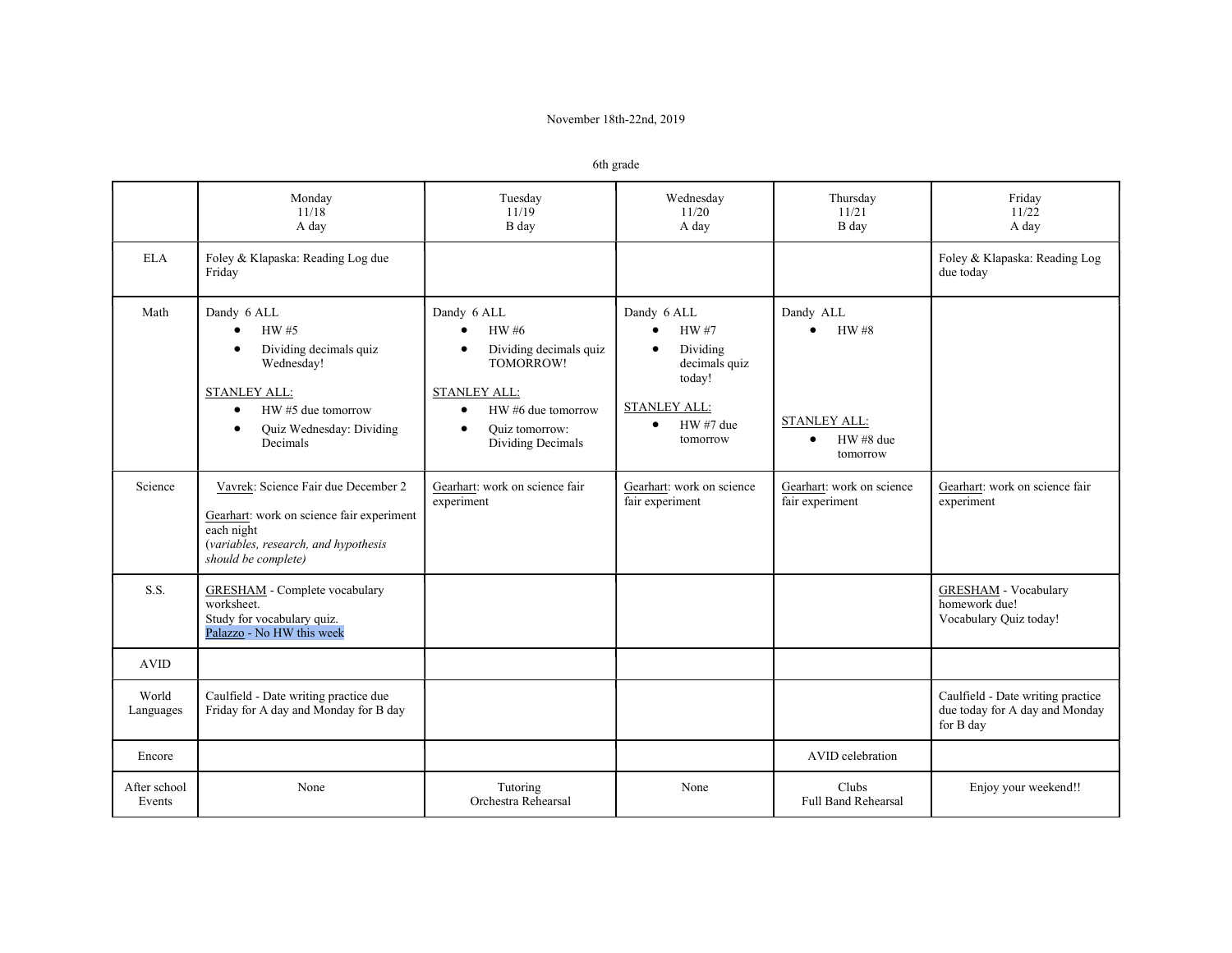|                        | Monday<br>11/18<br>A day                | Tuesday<br>11/19<br>B day               | Wednesday<br>11/20<br>A day | Thursday<br>11/21<br>B day       | Friday<br>11/22<br>A day         |
|------------------------|-----------------------------------------|-----------------------------------------|-----------------------------|----------------------------------|----------------------------------|
| <b>ELA</b>             | No HW                                   | No HW                                   | No HW                       | No HW                            | Have a great weekend!            |
| Math                   | Math $7 & 2$<br>#205                    | Math $7 & 2$<br>#206                    | Math $7 & 4$<br>#207        | Math $7 & 2$<br>#208             | Have a great weekend :)          |
| Science                | Maffett: Study for Test on<br>Wednesday | Maffett: Study for Test on<br>Wednesday | Maffett: Test<br>Today!!    | Maffett: Work on<br>Science Fair | Maffett: Work on<br>Science Fair |
| S.S.                   |                                         |                                         |                             |                                  |                                  |
| <b>AVID</b>            |                                         |                                         |                             | AVID celebration                 |                                  |
| World<br>Languages     |                                         |                                         |                             |                                  |                                  |
| Encore                 |                                         |                                         |                             |                                  |                                  |
| After school<br>Events | None                                    | Tutoring<br>Orchestra Rehearsal         | None                        | Clubs<br>Full Band Rehearsal     | Enjoy your weekend!!             |

7th Grade